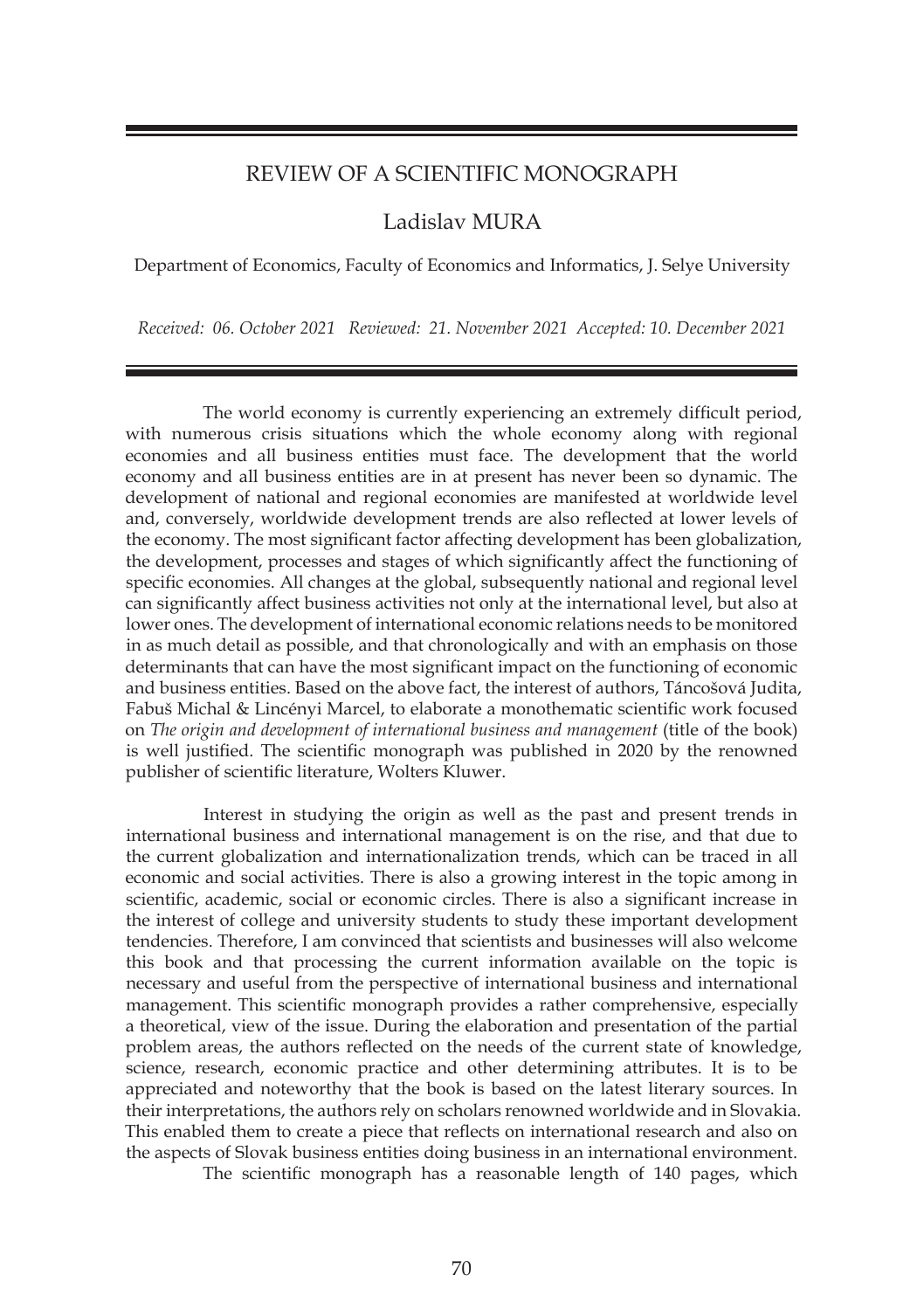is seven author's sheets. It is written in Slovak language, in a professional style, paraphrasing scientific literature and is supplemented by an English summary. In addition to the core chapters, in which the authors deal with partial problem areas, the monothematic work includes an introduction, conclusions, brief information about the authors and a bibliography. Each chapter starts with the identification of the meaning, purpose and focus of the chapter. After introducing the researched issues, the first chapter deals with the origins and development of international business with a subtitle theoretical background. Here, the authors focus on two sub-areas: the stages of the internationalization of economic life and the emergence and development of international economic relations and their current forms. In the second chapter, the authors build on previous knowledge and deal with the notion and forms of international trade. In this chapter, the attention is devoted to the theoretical definition and origin of international business and international enterprises, the forms of international business and, last but not least, the factors and effects of international business. International trade and management are strongly affected by globalization. The third chapter of the book deals with the impact of globalization on international business. International business activities cannot be conducted aimlessly and chaotically. This is where the important role of management comes into play; therefore, it was necessary for the authors to deal enough with international management as a result of international business.

All business activities bring along a certain degree of business risk. This is also the case in an international business environment. The authors deal with the definition and possible elimination of risks in the fifth chapter. Risk management is one of the strategic tasks of management and, therefore, Chapter 6 deals with international strategic orientation and strategic decision-making. In one of the subchapters, the authors also analyse the current crisis situation and provide some essential information on it, which needs to be described at that point. The authors deal with other managerial issues in Chapter 7: Management in international businesses. An appropriate organizational structure is certainly a key to successful management. Average entrepreneurs and managers need to face considerable demands today. However, the pressure on managers in global businesses is even bigger. This is addressed in another subchapters. The next chapter of the monothematic publication deals with a dynamic field of marketing, i.e. international marketing. The authors start off from the marketing mix, planning, strategies and trends in international marketing with reference to new methods and marketing innovations. The fact that the authors have an excellent overview of the issue is shown also here. The final chapter is on international business ethics and culture. Both aspects are particularly important in international trade and should not be neglected. Both ethical business behaviour and cultural diversity affect the business activities of all entities operating on a global and transnational scale. In conclusion, it can be stated that the reviewed publication presents up-to-date facts and a necessary range of information that can be utilised not only by academics, students of economics and management, but also by entrepreneurs.

## **Bibliography**

Táncošová, J., Fabuš, M., & Lincényi, M. (2020). *Vznik a vývoj medzinárodného podnikania a manažmentu*. Bratislava: Wolters Kluwer, 2020, 140 p. ISBN 978-80-7598- 999-4